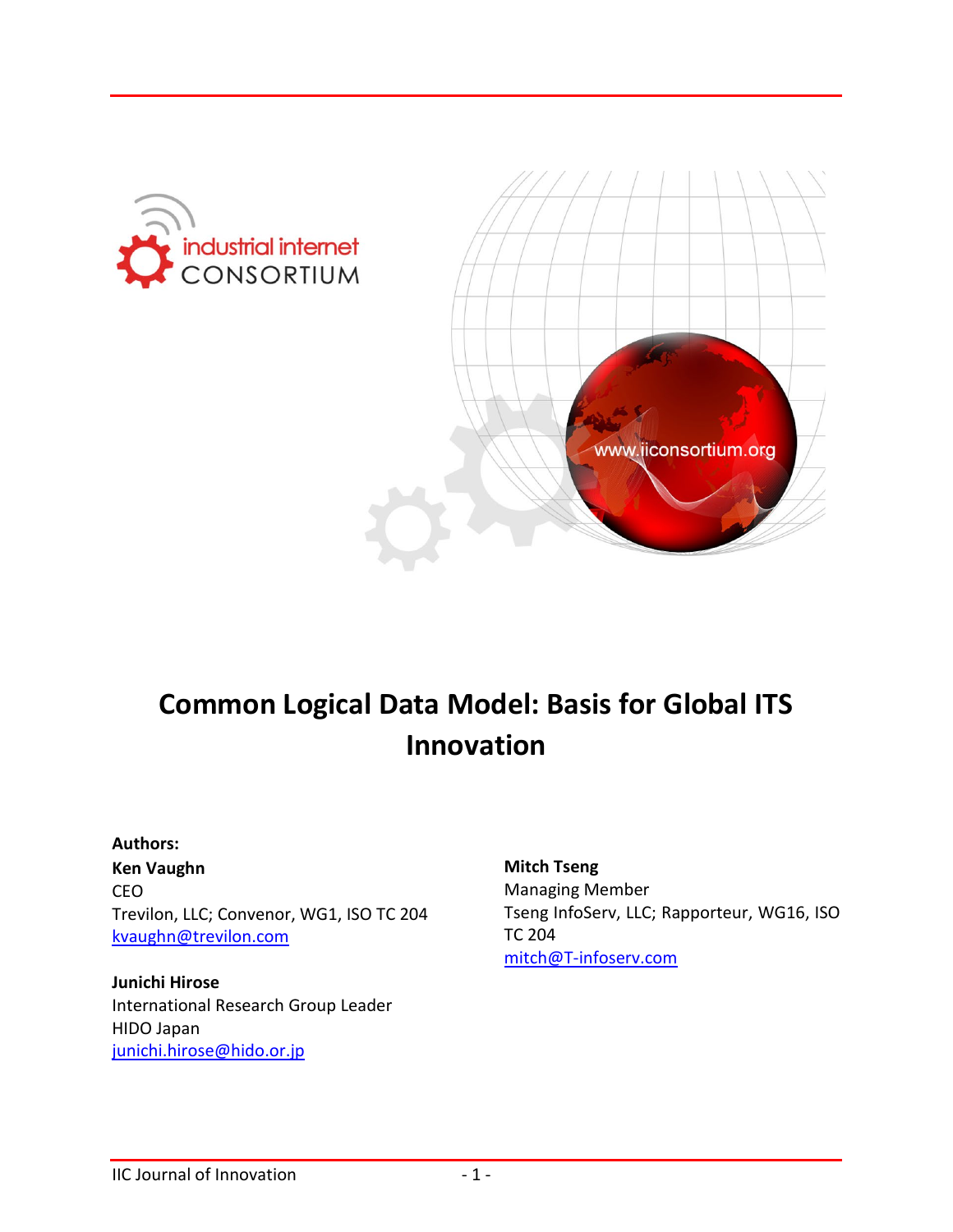## **OVERVIEW**

There are over 25 distinct groups developing open standards and specifications related to Intelligent Transportation Systems (ITS), ranging from internationally recognized standards groups such as the International Organization for Standardization (ISO) to national and regional standards groups such as the European Committee for Standardization (CEN) and informal groups that develop widely referenced specifications such as General Transit Feed Specification (GTFS). These distinct groups are made up of industry experts with common business interests in quickly developing documents; already, these groups have developed over 1,000 ITS standards, specifications and documents, and the number continues to grow. While some cross-pollination of innovative ideas occur, coordination among groups is challenging due to travel costs, copyright issues and the need for timely products versus the time required to build broad consensus. As a result, various groups often develop similar terms and data definitions that can lead to confusion when comparing materials from different sources. In some cases, these differences can potentially have safety implications. ISO/TC 204 (ISO Technical Committee 204) is beginning to address this issue through two work products, a vocabulary and a logical data model. These standards will facilitate the sharing of Probe Data to facilitate global interoperability of ITS. The vocabulary document, which includes a formal concept model, is currently under development on GitHub allowing input from industry experts

worldwide. Furthermore, using an open GitHub environment allows this effort to more easily reflect the entire ITS community rather than just the perspectives of a group of experts within a standards development organization (SDO). The resulting, broadlyaccepted concept model will then serve as a baseline for developing a more detailed logical data model which ISO/TC 204 hopes to develop in a similar manner while coordinating this development with even larger efforts related to Smart Cities and the Internet of Things (IoT). The result will be a model of ITS data with clear rules on translating data from one data format to any other data format through the common logical data model formats. The Industrial Internet Consortium (IIC) can proactively influence the work through liaised relations with ISO.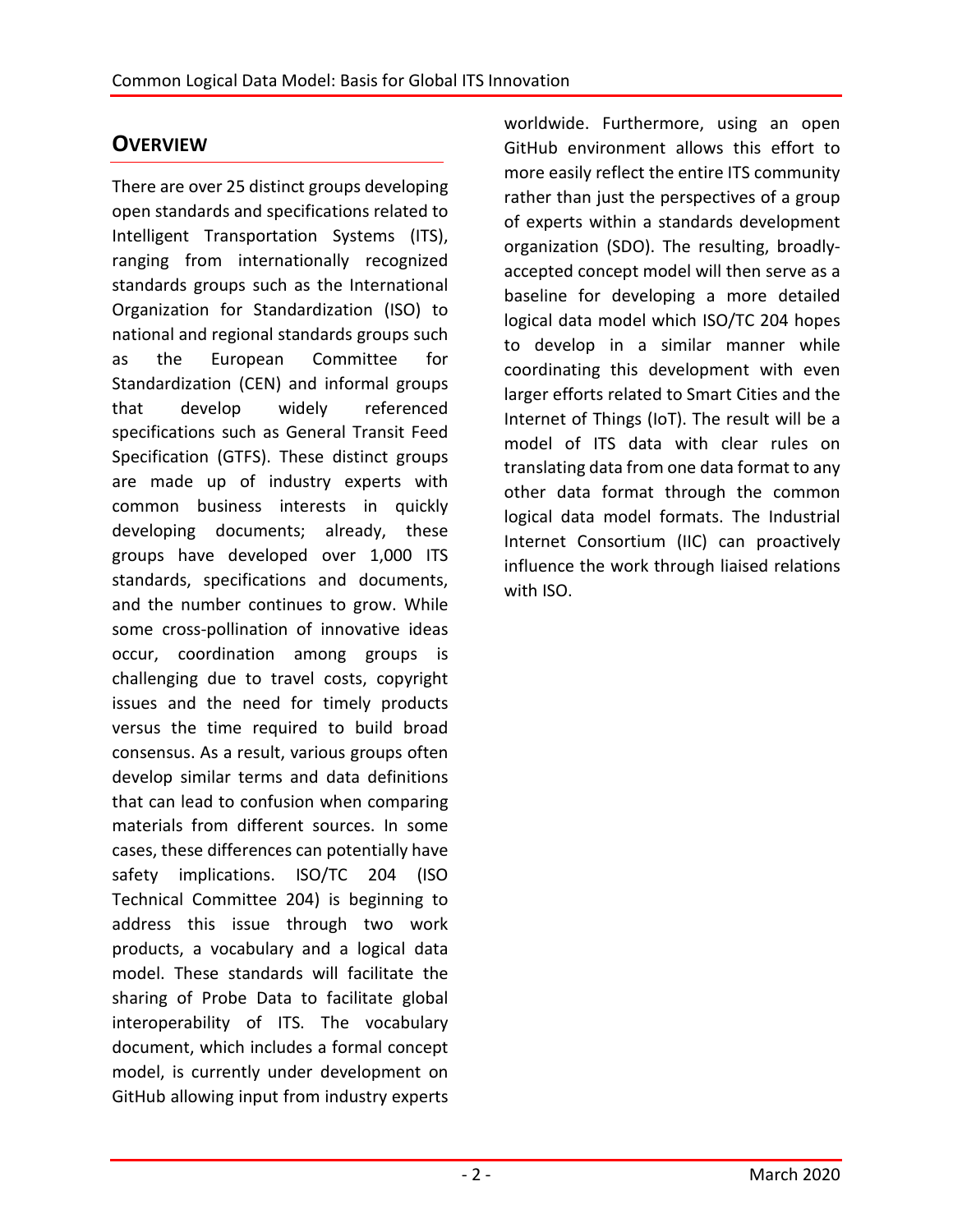## **ITS – ENABLER FOR THE FUTURE OF TRANSPORTATION**

Since its inception, there have been continuous efforts to improve the safety, efficiency, sustainability and comfort of automobile travel. Initially, the improvements focused on vehicle occupants and primarily addressed safety, reliability and performance concerns. $1$  Over the past forty years, the transportation industry has been revolutionized with the application of information technologies. Initially, these technologies were used largely to detect vehicles and provide better traffic management; but as the technologies evolved, so did their uses. Today, the application of information technologies to the surface transportation domain is an industry known as Intelligent Transport Systems (ITS) and includes a variety of applications including traveler information, navigation, traffic management, public transport management, emergency management and freight management. For over twenty-five years, ISO has been working with other standard development organizations (SDOs) to develop standards and technical reports to document best practices and promote interoperable systems that can facilitate ITS deployment activities and reduce costs to the public.<sup>[2](#page-2-1)</sup>

In addition, new technologies continue to emerge. Over the past few years, the automotive industry has been introducing Advanced Driving Assist Systems (ADAS) into new vehicles; this technology uses a variety of sensors onboard the vehicle to help drivers to stay in the lane, maintain a safe distance with the vehicle ahead and avoid collisions with vehicles from the blind spot. Emerging technologies promise data sharing among vehicles and other roadway users and, eventually, to realize the full automation of vehicles. However, a key to enabling many of these advances is to ensure that applications have timely access to the necessary data to perform their services. To make sure that this occurs, we will need standards to define the data format and sharing of the data.

However, there remain challenges in achieving this goal. There are over 25 distinct groups developing open standards and specifications related to ITS, ranging from internationally recognized standards groups (i.e., ISO) to national and regional standards groups (i.e., CEN) and informal groups that

<span id="page-2-0"></span><sup>&</sup>lt;sup>1</sup> "History of Automobiles", [https://en.wikipedia.org/wiki/History\\_of\\_the\\_automobile](https://en.wikipedia.org/wiki/History_of_the_automobile)

<span id="page-2-1"></span><sup>2</sup> ITS Standardization Activities of ISO/TC 204: 2019, ISO. [https://isotc.iso.org/livelink/livelink/fetch/-](https://isotc.iso.org/livelink/livelink/fetch/-8846111/8847151/8847160/ITS_Standardization_Activities_of_ISO_TC_204.pdf?nodeid=19964169&vernum=-2) [8846111/8847151/8847160/ITS\\_Standardization\\_Activities\\_of\\_ISO\\_TC\\_204.pdf?nodeid=19964169&vernum=-2](https://isotc.iso.org/livelink/livelink/fetch/-8846111/8847151/8847160/ITS_Standardization_Activities_of_ISO_TC_204.pdf?nodeid=19964169&vernum=-2)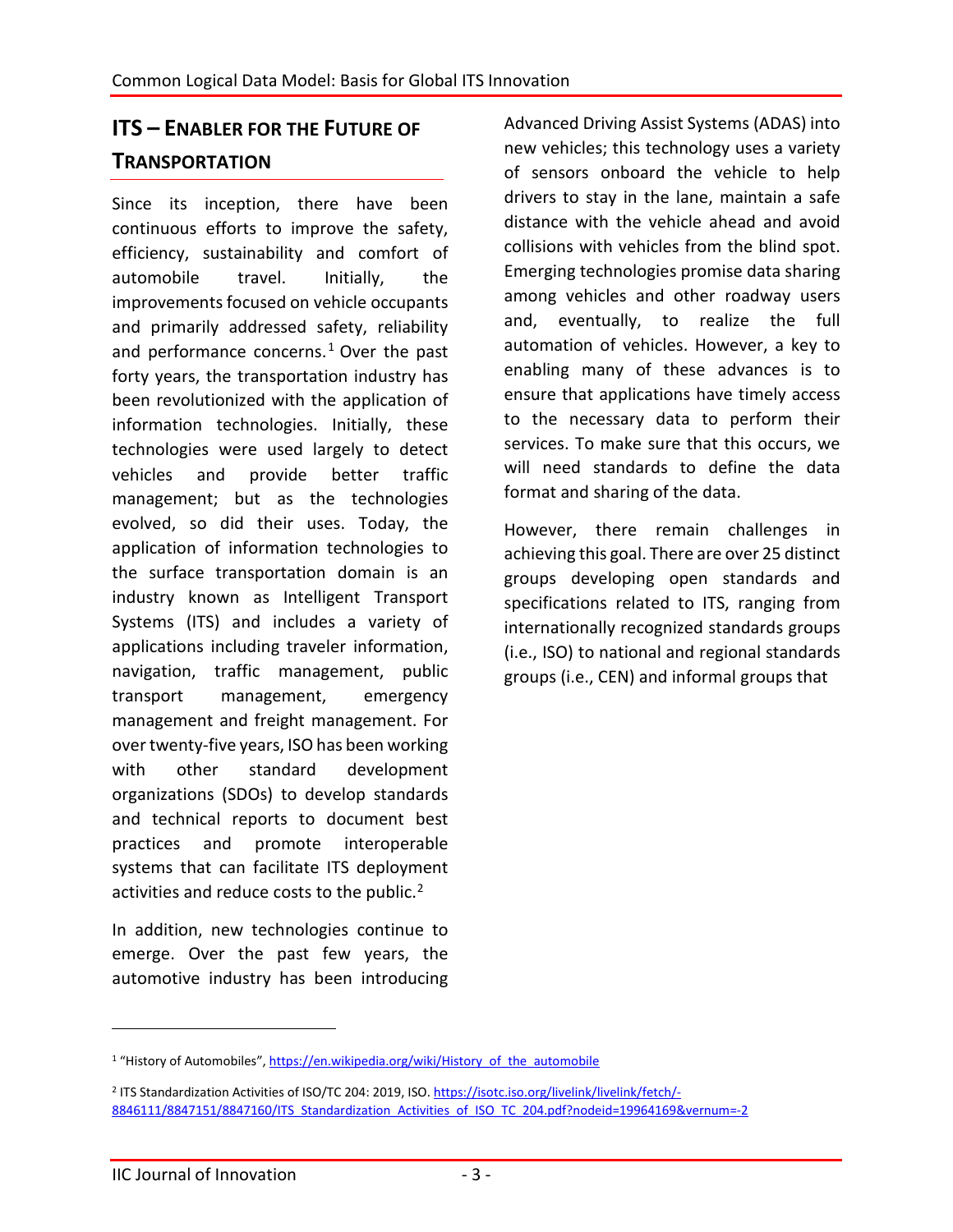develop widely referenced specifications (i.e.,

 $\overline{a}$ 

<span id="page-3-27"></span>GTFS).[3,](#page-3-0)[4](#page-3-1),[5,](#page-3-2)[6,](#page-3-3)[7](#page-3-4),[8,](#page-3-5)[9](#page-3-6),[10](#page-3-7),[11,](#page-3-8)[12](#page-3-9),[13](#page-3-10),[14,](#page-3-11)[15](#page-3-12),[16](#page-3-13),[17,](#page-3-14)[18,](#page-3-15)[19](#page-3-16),[20,](#page-3-17)[21](#page-3-18),[22,](#page-3-19) [23](#page-3-20),[24,](#page-3-21)[25,](#page-3-22)[26](#page-3-23),[27,](#page-3-24)[28](#page-3-25),[29](#page-3-26) Each of these distinct groups

- <span id="page-3-3"></span><sup>6</sup> ISO/TC 211 Geographic information/Geomatics,<https://www.iso.org/committee/54904.html>
- <span id="page-3-4"></span><sup>7</sup> ISO/TC 268 Sustainable cities and communities[, https://www.iso.org/committee/656906.html](https://www.iso.org/committee/656906.html)
- <span id="page-3-5"></span><sup>8</sup> ISO/IEC JTC1/SC41 Internet of things and related technologies[, https://www.iso.org/committee/6483279.html](https://www.iso.org/committee/6483279.html)
- <span id="page-3-6"></span><sup>9</sup> ISO/IEC JTC1/SC42 Artificial intelligence[, https://www.iso.org/committee/6794475.html](https://www.iso.org/committee/6794475.html)
- <span id="page-3-7"></span><sup>10</sup> ISO/IEC JTC1 WG 11 Smart cities, https://jtc1info.org/sd\_2-history\_of\_itc1/jtc1-scs-and-groups/wg-11-smart-cities/
- <span id="page-3-8"></span><sup>11</sup> IEC SyC Smart Cities[, https://www.iec.ch/dyn/www/f?p=103:186:5222255226409::::FSP\\_ORG\\_ID,FSP\\_LANG\\_ID:13073,25](https://www.iec.ch/dyn/www/f?p=103:186:5222255226409::::FSP_ORG_ID,FSP_LANG_ID:13073,25)
- <span id="page-3-9"></span><sup>12</sup> ITU-R Study Group 5 Terrestrial Services[, https://www.itu.int/en/ITU-R/study-groups/rsg5/Pages/default.aspx](https://www.itu.int/en/ITU-R/study-groups/rsg5/Pages/default.aspx)
- <span id="page-3-10"></span>13 ITU-T Study Group 16 Multimedia[, https://www.itu.int/en/ITU-T/studygroups/2017-2020/16/Pages/default.aspx](https://www.itu.int/en/ITU-T/studygroups/2017-2020/16/Pages/default.aspx)
- <span id="page-3-11"></span><sup>14</sup> ITU-T Study Group 16 Multimedia[, https://www.itu.int/en/ITU-T/studygroups/2017-2020/16/Pages/default.aspx](https://www.itu.int/en/ITU-T/studygroups/2017-2020/16/Pages/default.aspx)
- <span id="page-3-12"></span><sup>15</sup> World Wide Web Consortium (W3C) Automotive Group[, https://www.w3.org/auto/wg/](https://www.w3.org/auto/wg/)
- <span id="page-3-13"></span><sup>16</sup> oneM2M[, http://www.onem2m.org](http://www.onem2m.org/)
- <span id="page-3-14"></span>17 CEN TC 278 Intelligent transport systems, [https://itsstandards.eu](https://itsstandards.eu/)
- <span id="page-3-15"></span>18 ETSI TC ITS[, https://www.etsi.org/committee/its](https://www.etsi.org/committee/its)
- <span id="page-3-16"></span>19 SENSORIS, [https://sensor-is.org](https://sensor-is.org/)
- <span id="page-3-17"></span><sup>20</sup> American Public Transportation Association, [https://www.apta.com](https://www.apta.com/)
- <span id="page-3-18"></span><sup>21</sup> IEEE Vehicular Technology/Intelligent Transportation Systems[, https://vtsociety.org](https://vtsociety.org/)
- <span id="page-3-19"></span><sup>22</sup> Institute of Transportation Engineers (ITE)[, https://www.ite.org/technical-resources/topics/standards/](https://www.ite.org/technical-resources/topics/standards/)
- <span id="page-3-20"></span><sup>23</sup> Institute of Transportation Engineers (ITE)[, https://www.ite.org/technical-resources/topics/standards/](https://www.ite.org/technical-resources/topics/standards/)
- <span id="page-3-21"></span><sup>24</sup> National Transportation Communications for ITS Protocols (NTCIP)[, https://www.ntcip.org](https://www.ntcip.org/)
- <span id="page-3-22"></span><sup>25</sup> Organization for the Advancement of Structured Information Standards (OASIS), [https://www.oasis-open.org](https://www.oasis-open.org/)

<span id="page-3-23"></span><sup>26</sup> Open Geospatial Consortium (OGC), [https://www.ogc.org](https://www.ogc.org/)

<span id="page-3-24"></span><sup>27</sup> Society for Automotive Engineers (SAE) V2X Communications Steering Committee, <https://www.sae.org/servlets/works/committeeHome.do?comtID=TEVCSC>

<span id="page-3-25"></span><sup>28</sup> General Transit Feed Specification (GTFS),<https://gtfs.org/gtfs-background>

<span id="page-3-26"></span><sup>29</sup> Work Zone Data Working Group (WZD WG), [https://github.com/usdot-jpo-ode/jpo-wzdx/wiki/Work-Zone-Data-Working-](https://github.com/usdot-jpo-ode/jpo-wzdx/wiki/Work-Zone-Data-Working-Group-Charter)[Group-Charter](https://github.com/usdot-jpo-ode/jpo-wzdx/wiki/Work-Zone-Data-Working-Group-Charter)

<span id="page-3-0"></span><sup>3</sup> ISO/TC 204 Intelligent transport systems,<https://www.iso.org/committee/54706.html>

<span id="page-3-1"></span><sup>4</sup> ISO/TC 22 Road vehicles[, https://www.iso.org/committee/46706.html](https://www.iso.org/committee/46706.html)

<span id="page-3-2"></span><sup>5</sup> ISO/TC 104 Freight containers[, https://www.iso.org/committee/51156.html](https://www.iso.org/committee/51156.html)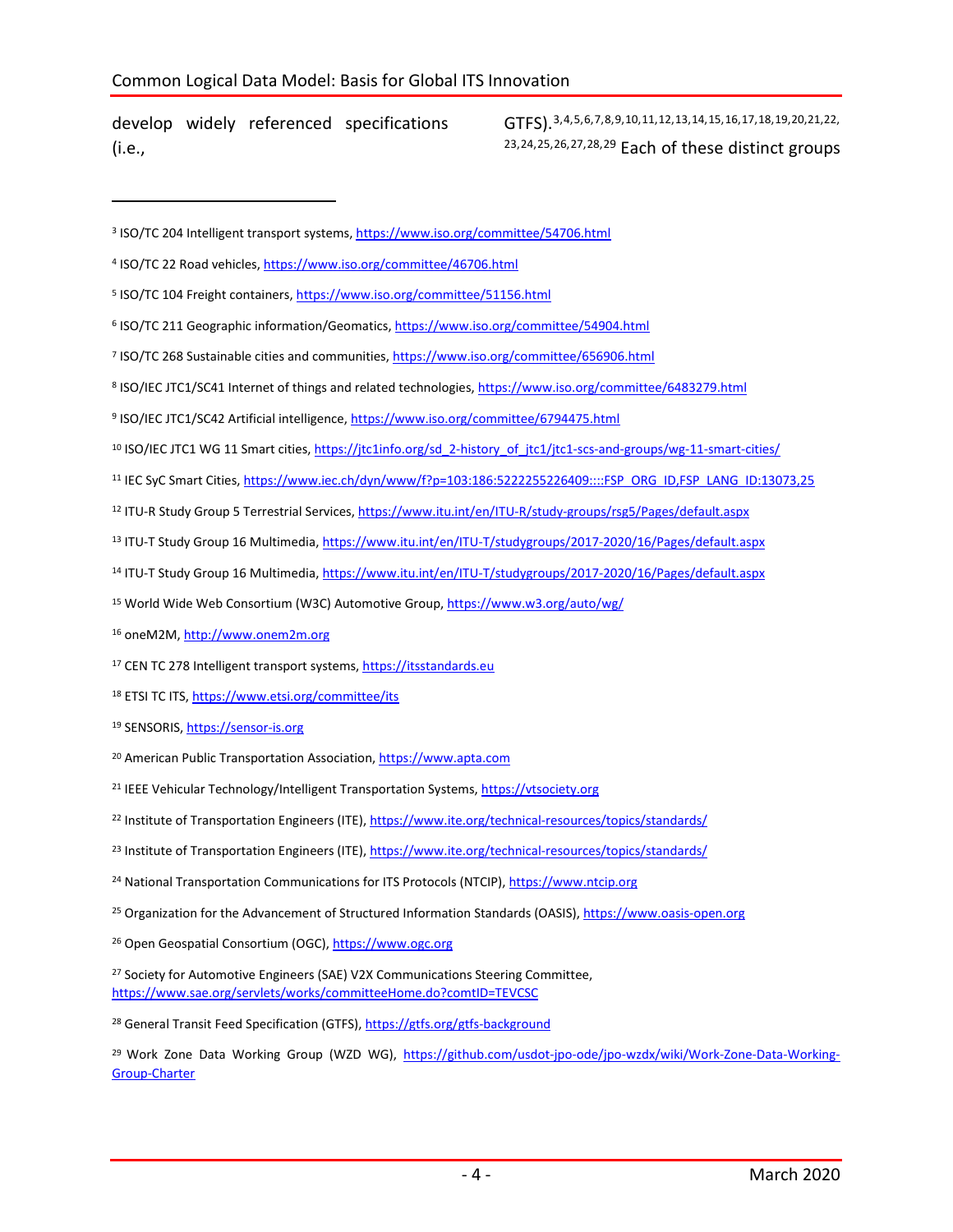are made up of their own set of industry experts that have common business interests to quickly develop documents to address specific industry needs. Already, these groups have developed over 1,000 ITS standards, specifications and other documents, and this number continues to grow. While some cross-pollination of innovative ideas occur, coordination among groups is challenging due to travel costs, copyright issues and the need for timely products versus the time required to build broad consensus. As a result, various groups often develop similar terms and data definitions that can lead to confusion when comparing materials from different sources. In some cases, these differences can potentially have safety implications. For example, while the industry has generally agreed on using WGS-84<sup>[30](#page-4-0)</sup> latitude and longitude at a one tenth of a micro-degree resolution (which provides roughly onecentimeter resolution), there are still aspects of ambiguity around location data including:

- Where is the reference location of a car? Most European standards place this at the "front-center" of the vehicle while American standards place this as the "middle center." The industry needs a way to identify these variations among standards along with clear rules on how to transform data in one format to another.
- Does the mapping information reflect current conditions? In other

words, the data has to support all operational scenarios including the use of movable barriers, changes to infrastructure due to collisions and other scenarios that change the roadway geometry or roadway furniture. Vehicles traversing the network have to be aware of current conditions as they change.

• How accurate is the data for stationary objects and maps? While vehicles will be equipped with global navigation satellite system (GNSS) receivers, stationary roadside elements (i.e., curbs, parking spaces, etc.) are likely to be positioned once and left to advertise their location as needed. However, as tectonic plates slowly (or at times quickly) shift, this data becomes less reliable. The industry needs clear guidelines on how to handle these types of anomalies that are so easy to overlook; specifically, the industry needs a central resource that can be used to share best practices among the different standardization bodies.

This paper introduces efforts by ISO to overcome these issues by promoting the development of an industry-wide logical data model.

## **THE IMPORTANCE OF DATA SHARING**

More and more attention has been paid to safety, comfort, mitigation of impacts on the environment and energy efficiency in

<span id="page-4-0"></span><sup>30</sup> World Geodetic System[, https://www.unoosa.org/pdf/icg/2012/template/WGS\\_84.pdf](https://www.unoosa.org/pdf/icg/2012/template/WGS_84.pdf)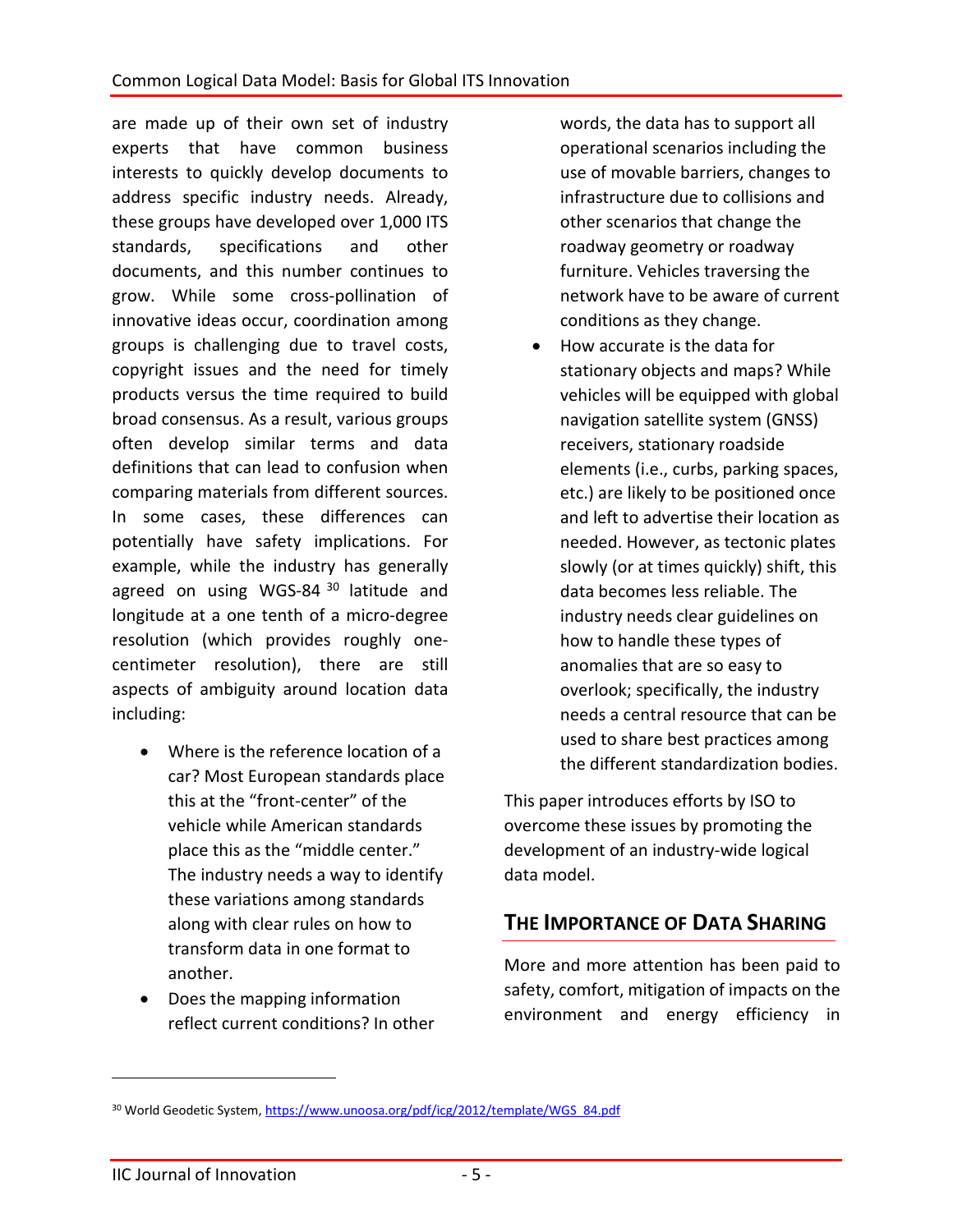transport systems. To date, most existing ITS applications have been designed under the assumption that they would collect their own data with minimal data sharing among applications; however, sharing data among systems is considered a key factor in making additional progress to address the above issues. [31](#page-5-0)

Traditionally, to collect information in a specific part of the vehicle, each system has collected its own probe data for their specific purposes; however, the collection of this data has been a major cost factor for these systems. As systems become more advanced, ubiquitous and interconnected, the advantages of sharing information between systems blossom. Even when a system has a requirement to collect its own data, being able to validate its readings against those collected by a second source and to identify any suspect readings from its own equipment can be valuable. For example, sharing probe data among service providers enhances the quality of service of each service provider.

Sharing data can reduce overall costs while increasing quality. For example, the current status of a stretch of curbside (i.e., whether a car is parked, waiting, etc., or whether the curbside is clear) can be determined through a variety of technologies including roadside detectors, sensors from passing vehicles, cellular triangulation of cell phones, etc. Each technology will tend to have its own advantages and disadvantages; however, in many cases the weakness of one technology can be overcome by the strength of

 $\overline{a}$ 

another—and since many of the technologies will be in place for other reasons, the cost for acquiring the incremental data will likely be low—as long as the various devices are able to share the valuable information; and better yet, the data are presented in either a common format or an easily interchangeable format.

## The framework of data sharing

There are various systems deployed and successfully operating on their own; while these systems often collect data, they often only use the data for a single application without sharing with others. For example, Probe Data from transportation systems are typically not used effectively for smart city services to solve other smart city mobility issues.

It is suggested that the vehicle probe data be shared among authorized stakeholders and those sharing could, as a result, support various potential services for smart city service applications using a common data base; however, this level of data sharing also requires consideration of data ownership, data access rights and privacy protection. These issues are to be addressed as a part of the logical data model to ensure that all users of the data agree to the rights associated with the data.

The conceptual framework of a vehicle probe system is provided in Figure 1 below. The framework consists of the vehicle, the roadside (including roadside units that collect data from probe vehicles and roadside sensors that directly capture their

<span id="page-5-0"></span><sup>31</sup> ISO 22837:2009, Vehicle probe data for wide area communications, ISO, 2009. <https://www.iso.org/standard/45418.html>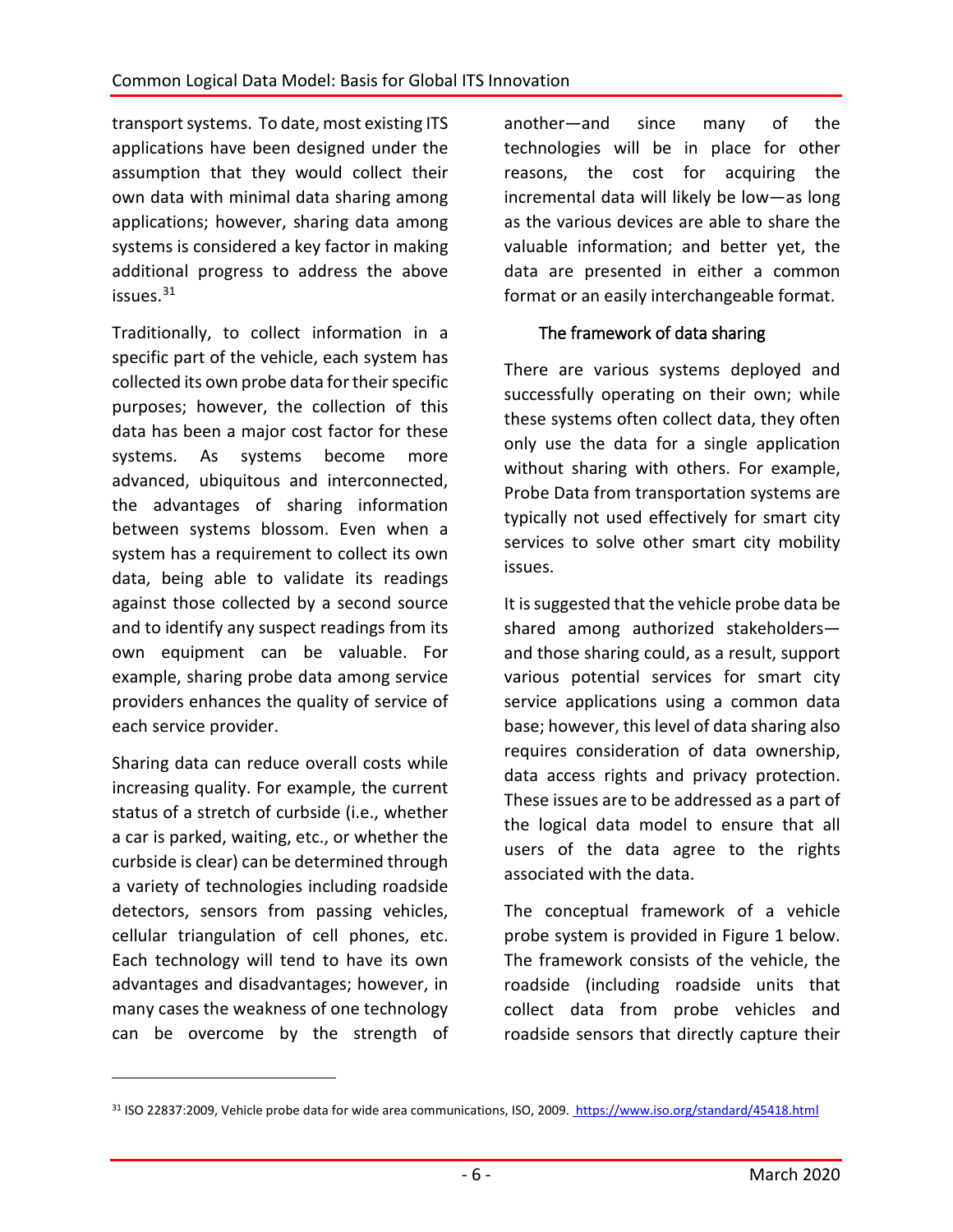own data), road authority and service provider.



*Figure 1: The conceptual framework of a vehicle probe system*

The service provider collects relevant, lowlatency data from probe vehicles and stores the data in databases; applications and services analyze the information gathered and provide updates to the vehicles as appropriate. Data collected by the roadside and/or service providers are shared with the road authority. Likewise, the road authority might aggregate data from multiple sources and send the results to service providers.

While standards exist for exchanging information across each of these links, seamlessly sharing the information largely remains an elusive goal due to the lack of a common data model. Each of the interface standards have been developed separately, which often resulted in subtle differences in

the data that requires significant integration efforts to resolve.

## Data sharing of vehicle probe data

Today, many agencies in different countries are collecting probe and roadside data to improve public safety and operational efficiency. ISO TC 204 is engaging an effort to inter-connect and share this data. The data shown on the left of Figure 2 represent collections of data from different service providers such as probe services, Electronic Fee Collection (EFC) services, information provision services and other services. As the automotive services are growing with many innovations, the type of data and the granularity of the data will be added to the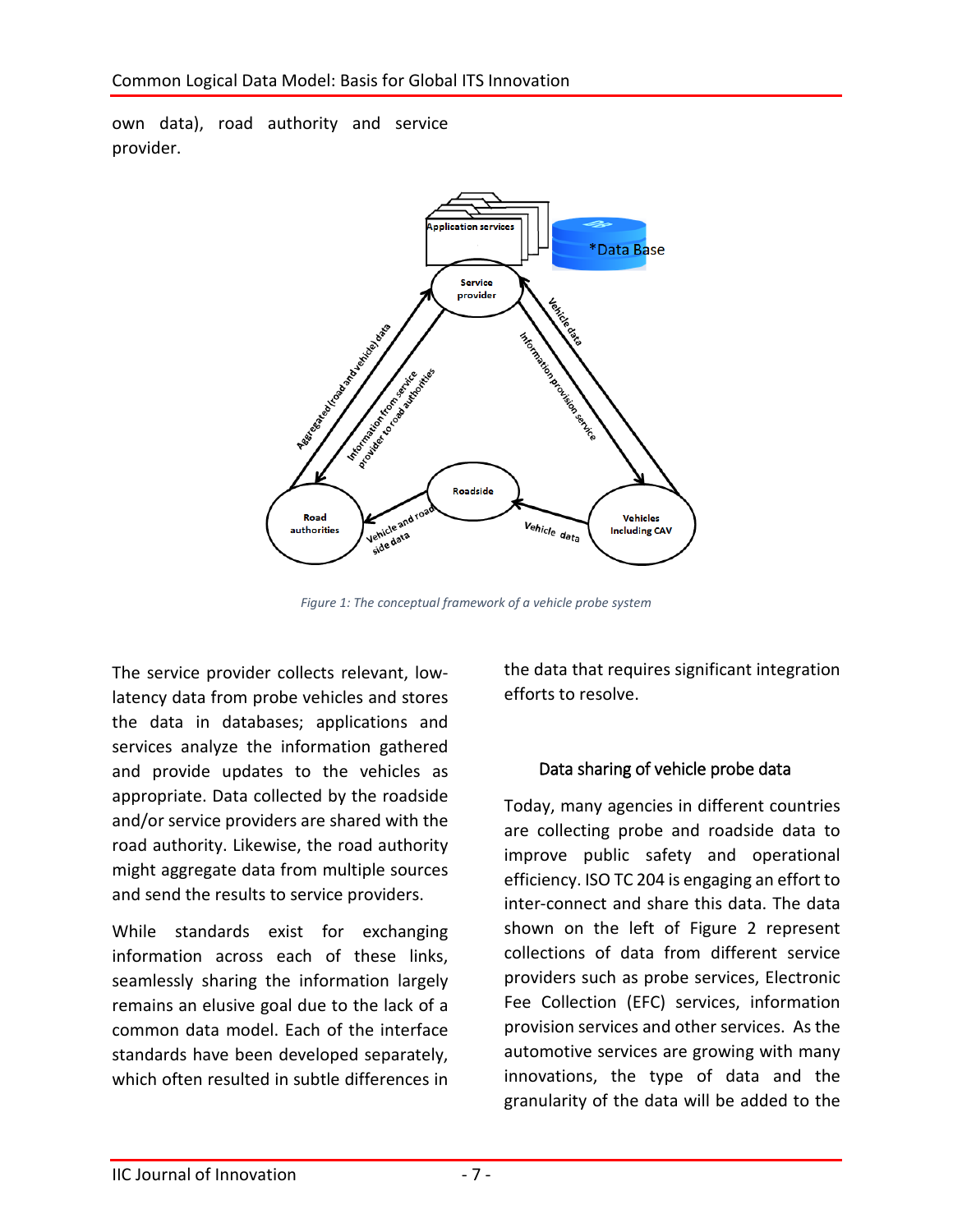databases. The rate of data exchanges between vehicles and roadside stations will be another factor to determine how close

the database for a type of service should be placed.



*Figure* 2*: An image of the concept of data sharing of a vehicle probe system*

Sharing probe vehicle data among current and future service providers allows the creation of new application services. The new services will be able to use and enhance the existing probe data standards, data sharing policies and meta-data sharing policies already defined by the local authority.

 $\overline{a}$ 

## **LOGICAL DATA MODEL FOR ITS**

Interoperability is defined as "the degree to which two or more systems, products, or components can exchange information and use the information that has been exchanged."<sup>[32](#page-7-0)</sup> In order for two systems to successfully use the same information, there must be an agreement of what the underlying data means. For example, if a moving vehicle is to report its location, the

<span id="page-7-0"></span> $32$  ISO 25010:2011, Systems and software engineering – Systems and software Quality Requirements and Evaluation (SQuaRE) – System and software quality models, ISO, 2011. https://www.iso.org/standard/35733.html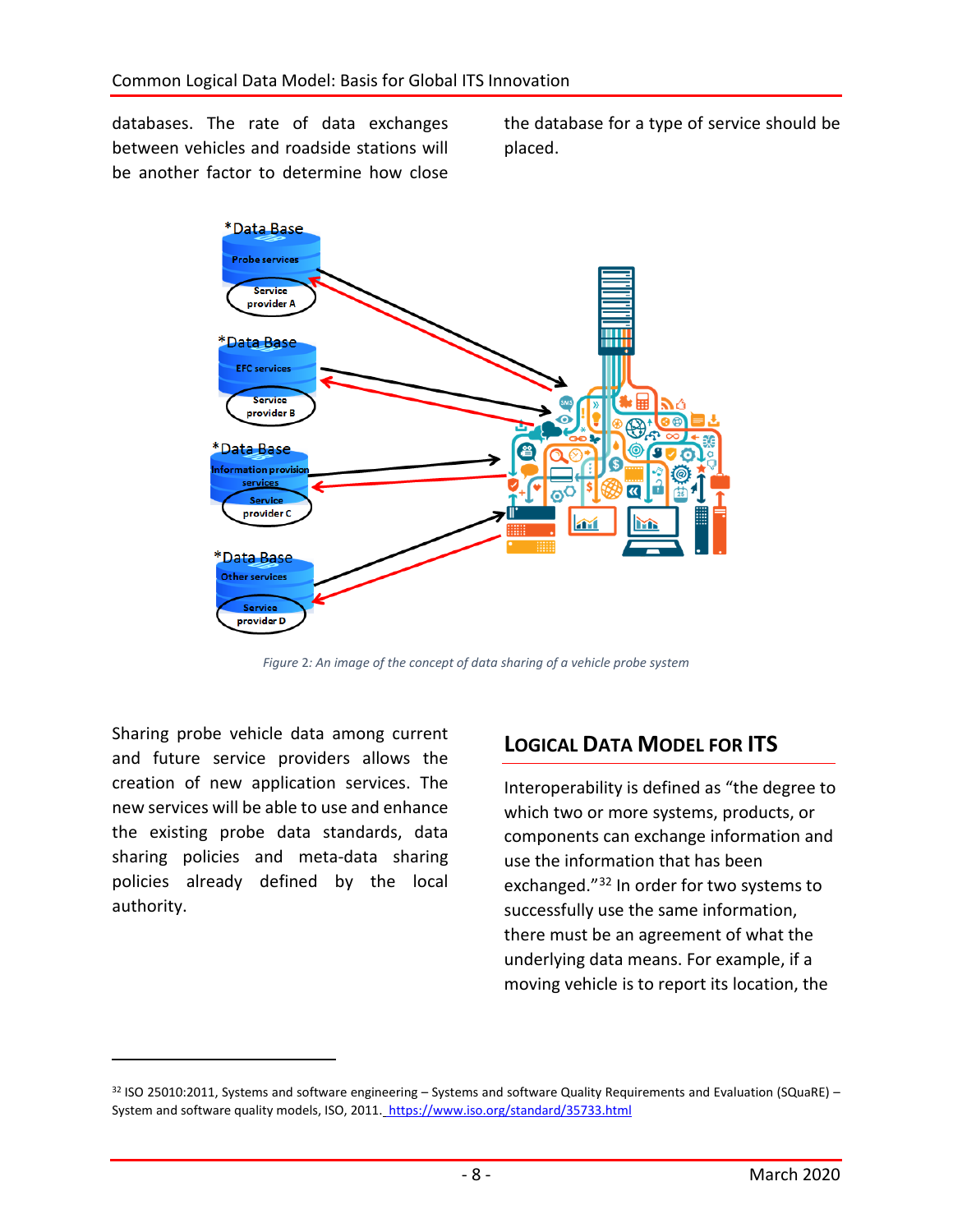vehicle and all of the recipients of the information must agree on:

- What coordinate system is being used (i.e., a specific global coordinate system or perhaps a coordinate system based on the center of an intersection)
- What reference point on the vehicle is being used to locate the vehicle on the coordinate system
- How accurate the data claims to be
- How timely the data claims to be

As mentioned above, within the ITS industry, there are dozens of standards development bodies that are actively defining the details about such interactions. Each of these groups have their own market interests as well as their own business pressures to produce quality documents in a timely manner. However, the complexity involved in many of these technical issues makes it difficult to address all integration issues within the timeframes desired to meet business objectives.

The result is that each standard developed tends to develop its data to meet its isolated business objectives, often resulting in limited coordination among different standards groups. As a result, we end up with competing definitions for the reference point of a vehicle between the European and American communities—even though most automobile manufacturers operate globally and will end up having to produce vehicles that conform to both standards.

Even more challenging is the fact that this information sharing is envisioned to be exchanged between vehicles and nearby pedestrians through smartphones. In order to interoperate, that smartphone needs to agree on the vehicle's location even if the smartphone app is from a different part of the world.

From a theoretical, idealistic viewpoint, we would develop the standards in a slow, considered manner, analyzing all business needs before finalizing any data definitions or data interface; but that approach would not meet the real-world business needs. A more viable alternative is to allow each market segment to continue the development of their specific data interface standards while promoting the concept of a higher-level model that will define how to share data among the different interchange formats.

#### Data Model Framework

The proposal to develop a harmonized higher-level model that provides for interoperability includes a three-layer design as presented in Figure 3:

- A conceptual model that defines the vocabulary for the industry using a formal ontology
- A logical data model that defines the standardized generic representation of data using object classes and attributes
- Physical data models that represent each interface standard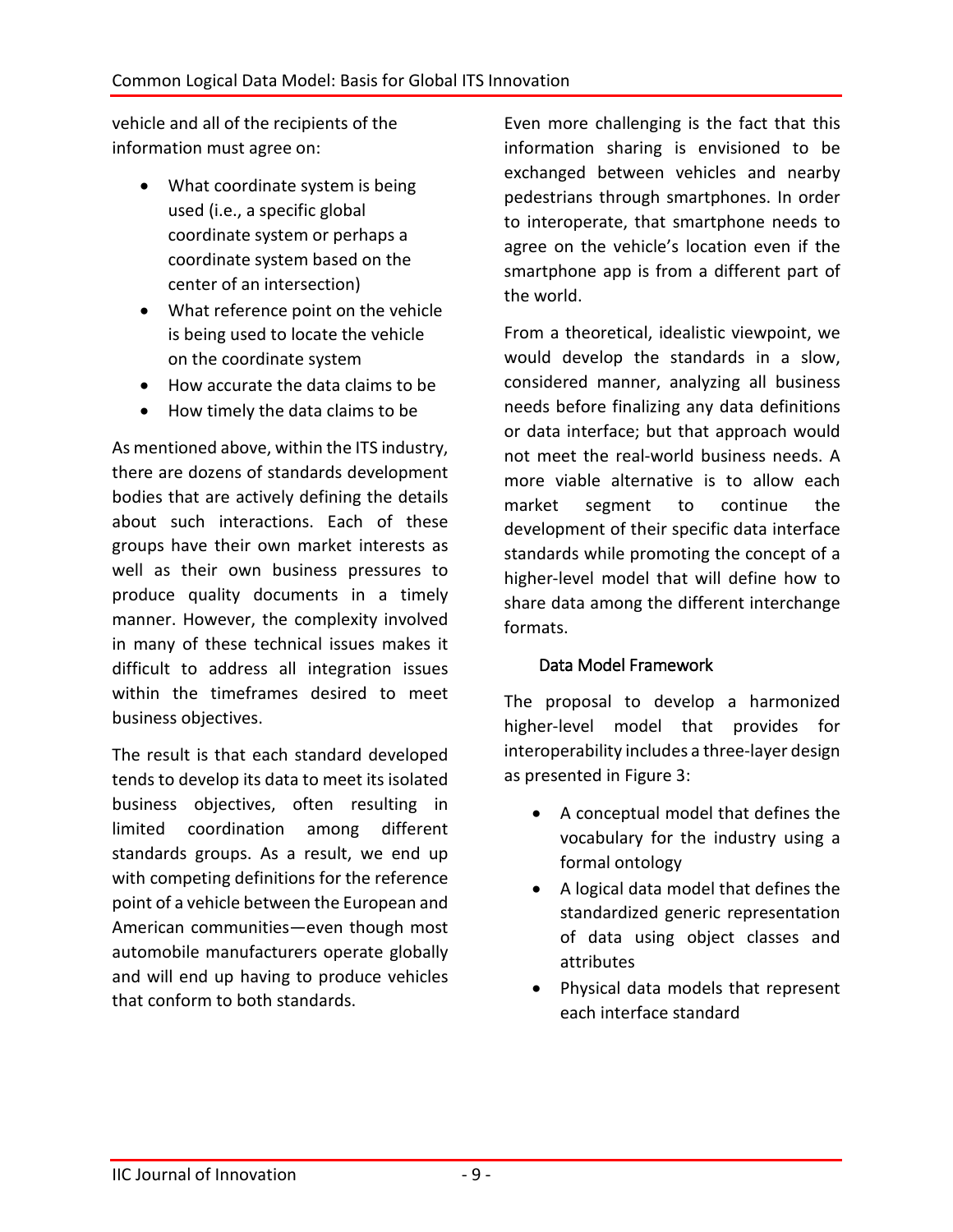### Common Logical Data Model: Basis for Global ITS Innovation



*Figure 3: Data Model Framework*

Each of these layers is described further below, in the expected chronological order of their development.<sup>[33](#page-9-0),[34,](#page-9-1)[35](#page-9-2)</sup>

## *Physical Data Models*

 $\overline{a}$ 

Practical business needs are generally the driving factor behind the creation of interface standards. When these business needs arise, the stakeholder community providing funds for the development of a solution is usually less interested in undertaking large cooperative efforts that engage with tangential business interests; instead, there are typically strong motivating factors to keep a tight focus on their primary business interest. The result is that interface standards are developed by industry experts

who might have a great deal of experience in tangential business areas but who are focused on developing an interoperability solution for one specific need in a timely manner.

Every interoperable solution for exchanging information has an associated physical data model, either explicitly or implicitly defined. This data model simply identifies the data structures and data elements exchanged across the interface. These structures can be represented in numerous ways including XML schema, ASN.1 modules and UML class diagrams, among others. This paper uses UML class diagrams as a useful way to easily compare alternative solutions. For example, Figure 4 provides an example of a portion of

<span id="page-9-0"></span><sup>33</sup> The Enterprise Data Model: A Framework for Enterprise Data Architecture, 2<sup>nd</sup> Edition, A. Graham, Koios Associates, Ltd., 2012.

<span id="page-9-1"></span><sup>&</sup>lt;sup>34</sup> Data Architecture: From Zen to Reality, Charles Tupper, Elseview Inc., 2011.

<span id="page-9-2"></span><sup>35</sup> Enabling Things to Talk: Designing IoT solutions with the IoT Architectural Reference Model, A Bassi, et al., Springer, 2013.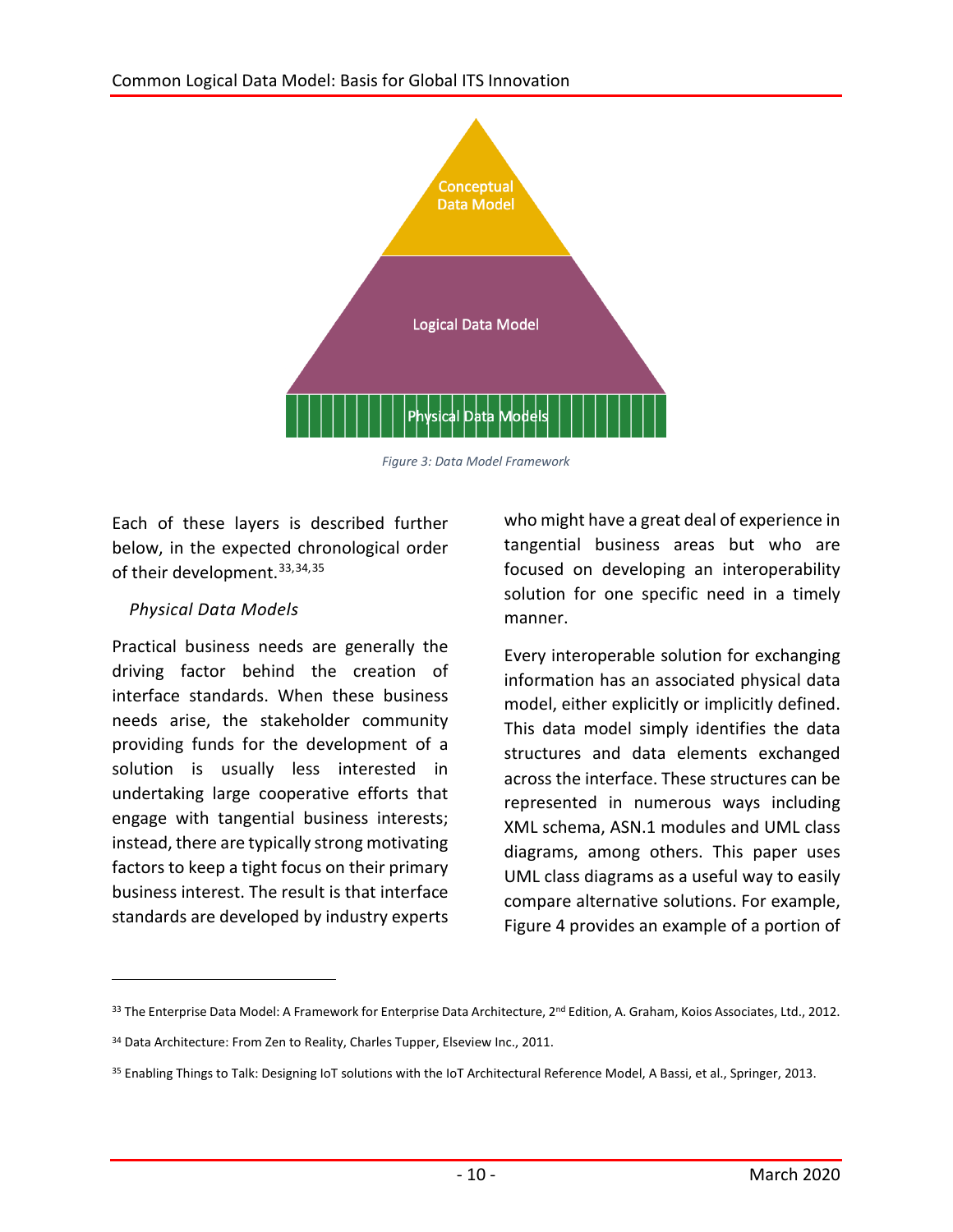the physical data model for the cooperative awareness message (CAM) as defined in ETSI 302 637-2, the main European standard for defining how to exchange vehicle location and motion data within Europe.<sup>[36](#page-10-0)</sup>



*Figure 4: Physical Data Model for CAM*

<span id="page-10-0"></span><sup>36</sup> Intelligent Transport Systems (ITS); Vehicular Communications; Basic Set of Applications; Part 2: Specification of Cooperative Awareness Basic Service, ETSI EN 302 637-2 v1.4.1 (2019-04). [https://www.etsi.org/deliver/etsi\\_en/302600\\_302699/30263702/01.04.01\\_60/en\\_30263702v010401p.pdf](https://www.etsi.org/deliver/etsi_en/302600_302699/30263702/01.04.01_60/en_30263702v010401p.pdf)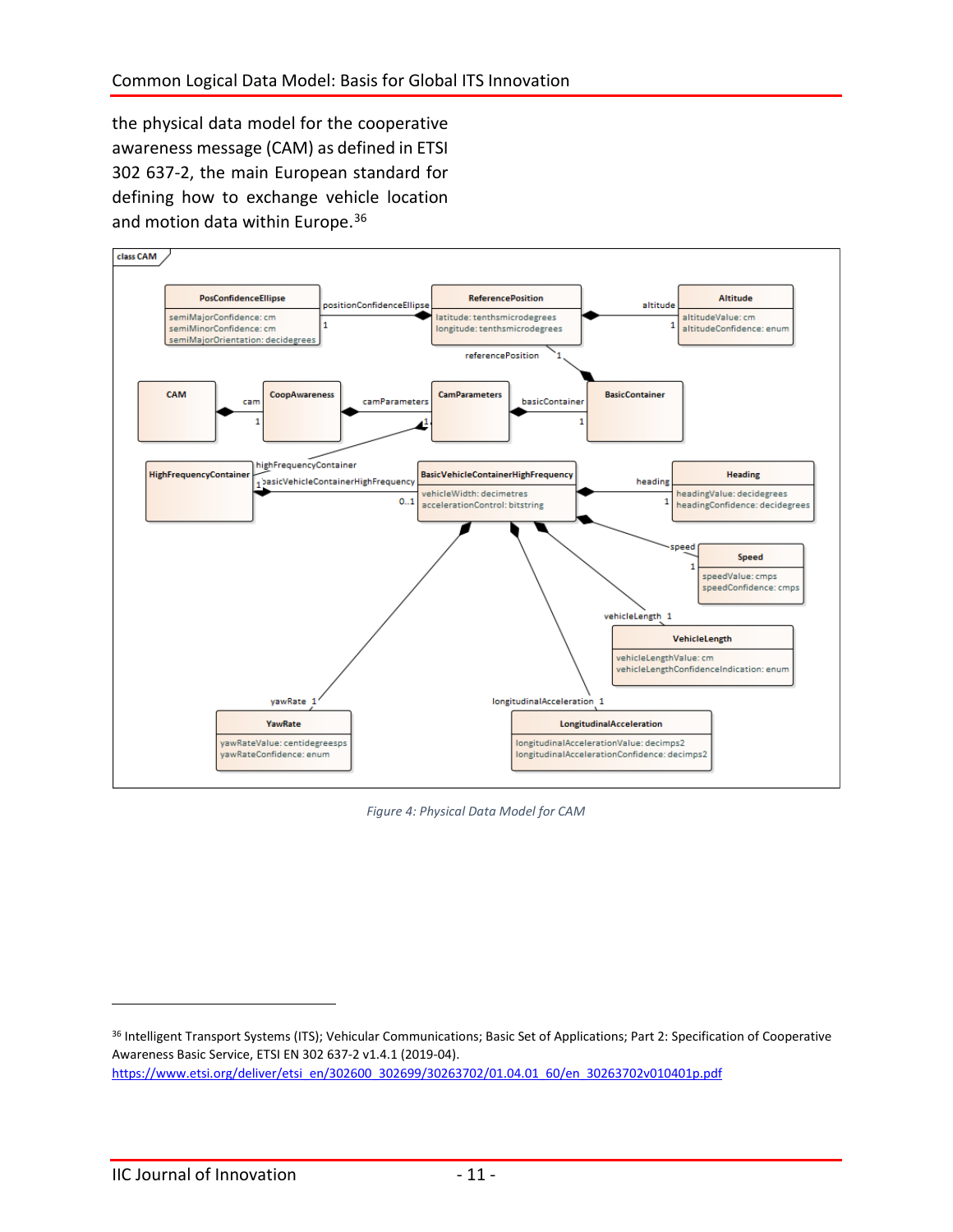By comparison, Figure 5 provides the equivalent portion of the physical data model for the basic safety message (BSM) as defined in SAE J2735, which is used in the United States. [37](#page-11-0)



*Figure 5: Physical Data Model for BSM*

While both standards define very similar information (i.e., latitude, longitude, elevation, speed and heading of the vehicle) for the same purpose (i.e., reporting the vehicle location and motion), the rules and structures used to convey this information are quite different.

Competing solutions such as these should be expected when different groups undertake

 $\overline{a}$ 

independent efforts to solve the same or related problems and practical realities prevent real-time collaboration. The methodology presented in this paper accepts the existence of these two solutions as a fact of life and proposes how to overcome integration challenges once competing solutions exist without attempting to impose a new solution. This will be achieved by developing a higher-level,

<span id="page-11-0"></span><sup>&</sup>lt;sup>37</sup> Dedicated Short Range Communications (DSRC) Message Set Dictionary, SAE J2735 201603, March 2016. [https://www.sae.org/standards/content/j2735\\_201603/](https://www.sae.org/standards/content/j2735_201603/)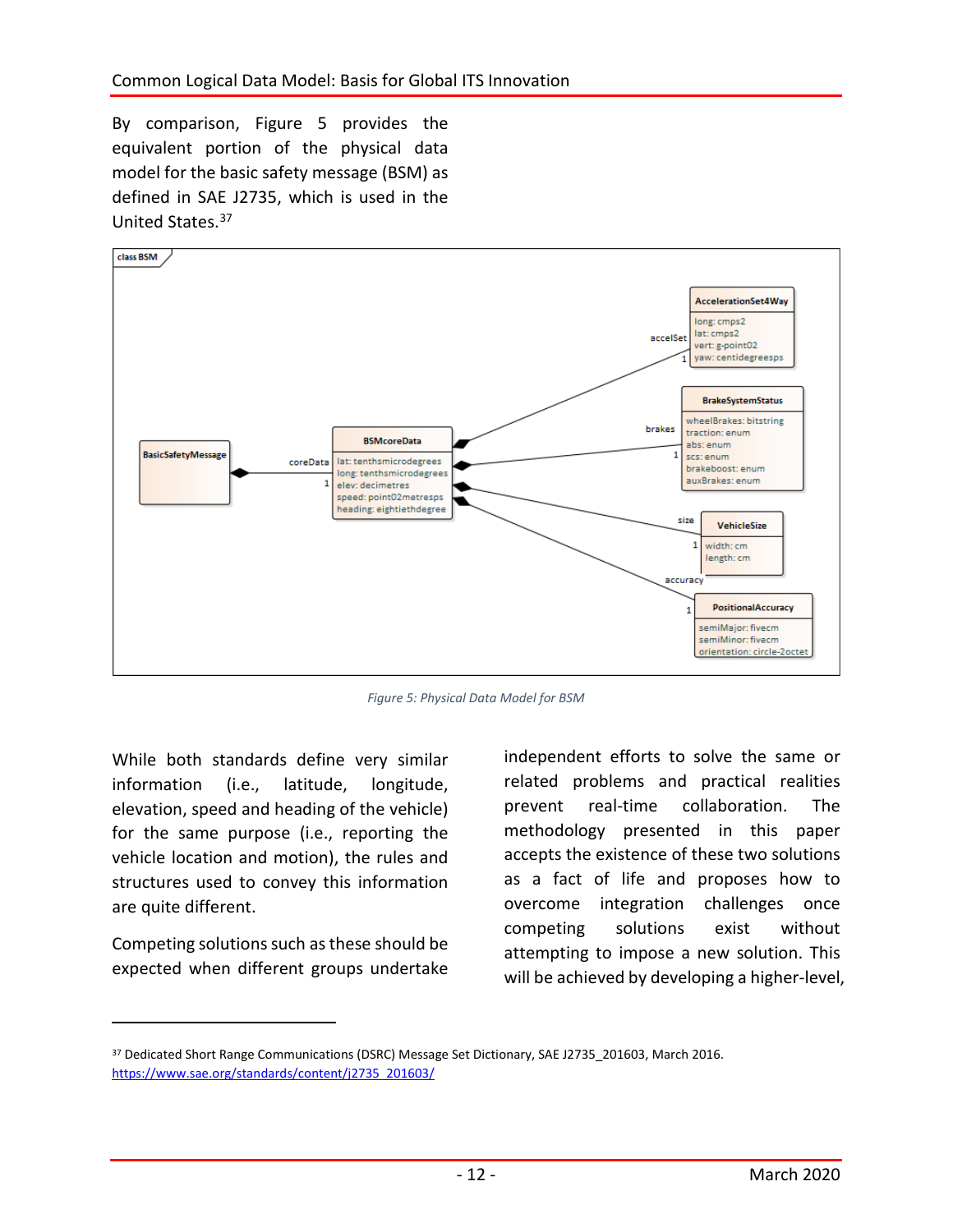all-encompassing model that can be mapped to all implementations.

#### *CONCEPTUAL DATA MODEL*

Before the logical data model is developed, the community needs to reach consensus on a vocabulary for the domain as documented through a formal structure such as the Web Ontology Language (OWL).<sup>[38](#page-12-0)</sup> The goal of this effort is to formalize the definition of terms and to clearly and unambiguously identify relationships between terms.

One of the benefits of an OWL ontology is that it defines terminology in a format that can be processed by computers and thereby enable the semantic web. In other words, by formally defining relationships among human terminology in this format, computer systems can more easily process the semantics contained within written text. This is one of the enabling technologies that can enable artificial intelligence through the use of deep learning.

Applying this process to our previous example, we need to formally define all of the key terms related to our data elements. This includes not only the terms directly identified in the names of our data elements (i.e., latitude) but also the other key terms within its definition. For example, the definition of "latitude" in SAE J2735 begins, "The geographic latitude of an object…" In this case, we need to define "object" as well as "latitude." Further, when combined with information from SAE J2945/1, we discover that the type of object of interest within the BSM is a "vehicle." Thus, we also need to unambiguously define what a "vehicle" is.

According to the rules of ISO 704, the formal definition of each term should be based on a formal concept model that defines how this term relates to other terms. This can be shown using the Object Management Group's (OMG's) Ontology Definition Metamodel (ODM), a standard that defines how to describe OWL ontologies using a profile of UML class diagrams as depicted in Figure 6.<sup>[39](#page-12-1)</sup>

<span id="page-12-0"></span><sup>38</sup> OWL 2 Web Ontology Language Document Overview, W3C, 11 December 2012[. https://www.w3.org/TR/owl2-overview/](https://www.w3.org/TR/owl2-overview/)

<span id="page-12-1"></span><sup>39</sup> Ontology Definition Model, Object Management Group, September 2014[. https://www.omg.org/spec/ODM](https://www.omg.org/spec/ODM)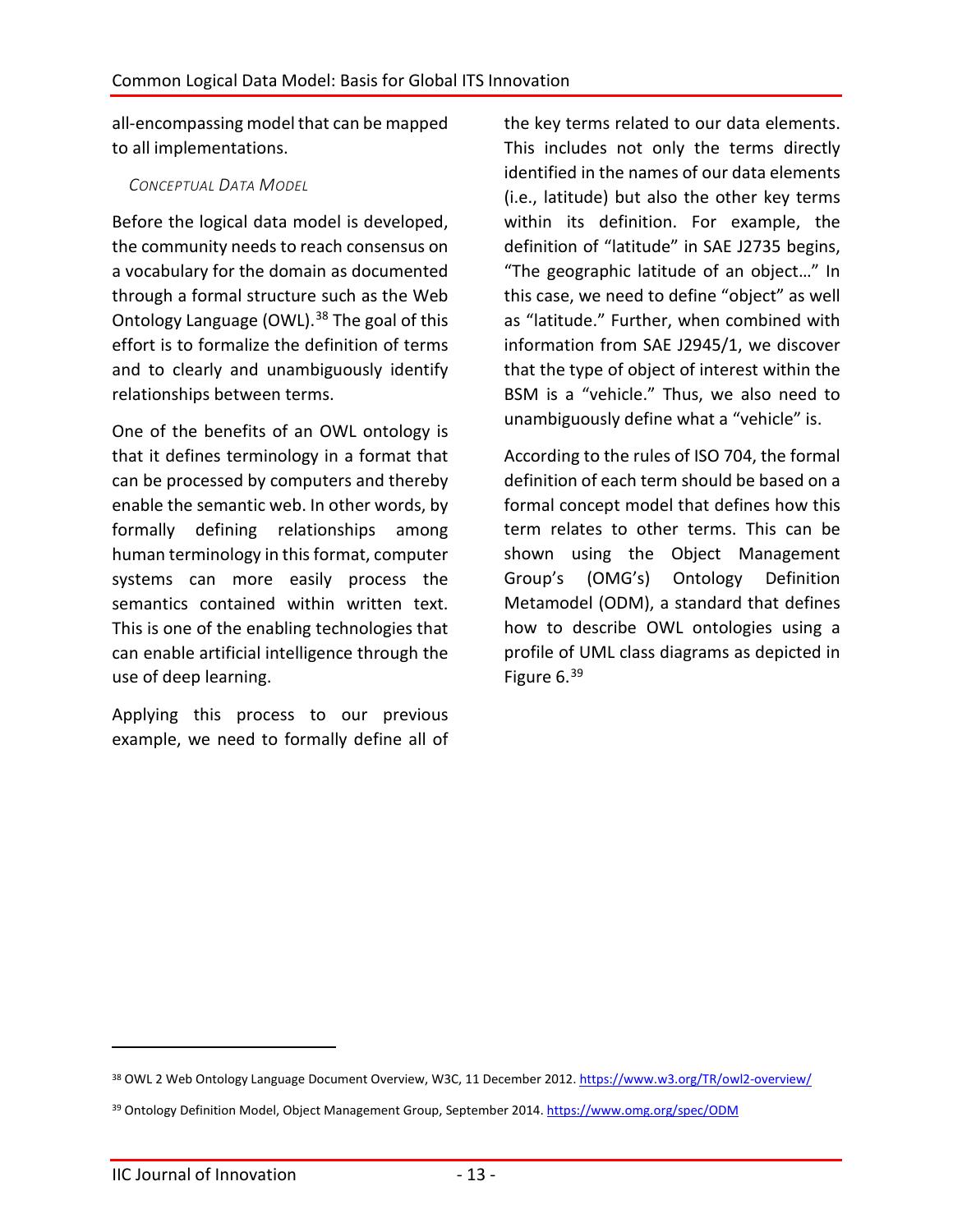

Common Logical Data Model: Basis for Global ITS Innovation

*Figure 6: ODM Representation of Vehicle Location*

The left side of this diagram indicates that the "vehicle" class (term) is a "subclass of" (a type of) the "object" class and therefore inherits (can exhibit) all of the properties associated with the "object" class.

For the purpose of this discussion, there is one property of interest: "hasPosition." The diagram indicates that the "hasPosition" property is represented by the "location" class and that an object only has one position. One type of "location" is a "geolocation" (i.e., a point near the Earth's surface) which has three properties: "hasLatitude," "hasLongitude" and "hasElevation" (with one instance of each).

Up to this point, the notation is very similar to a traditional UML class diagram. However, ODM also defines some useful stereotypes for dealing with ontologies that have to deal with the peculiarities of human language. While the BSM uses the term "elevation," the CAM uses the term "altitude." Both terms are intended to mean the same thing. As a result, Figure 6 indicates that, within the context of CAM, the "altitude" class is equivalent to the "elevation" class. This ensures that any automated process can equate the two terms properly. This same sort of mechanism can be used to identify equivalent terms in different languages.

Finally, the diagram also shows that the "hasElevation" association has an association class by the same name. In fact, every association is associated with this type of class; the others are not shown to keep the diagram simple.

By defining these association classes, the ontology can also create relationships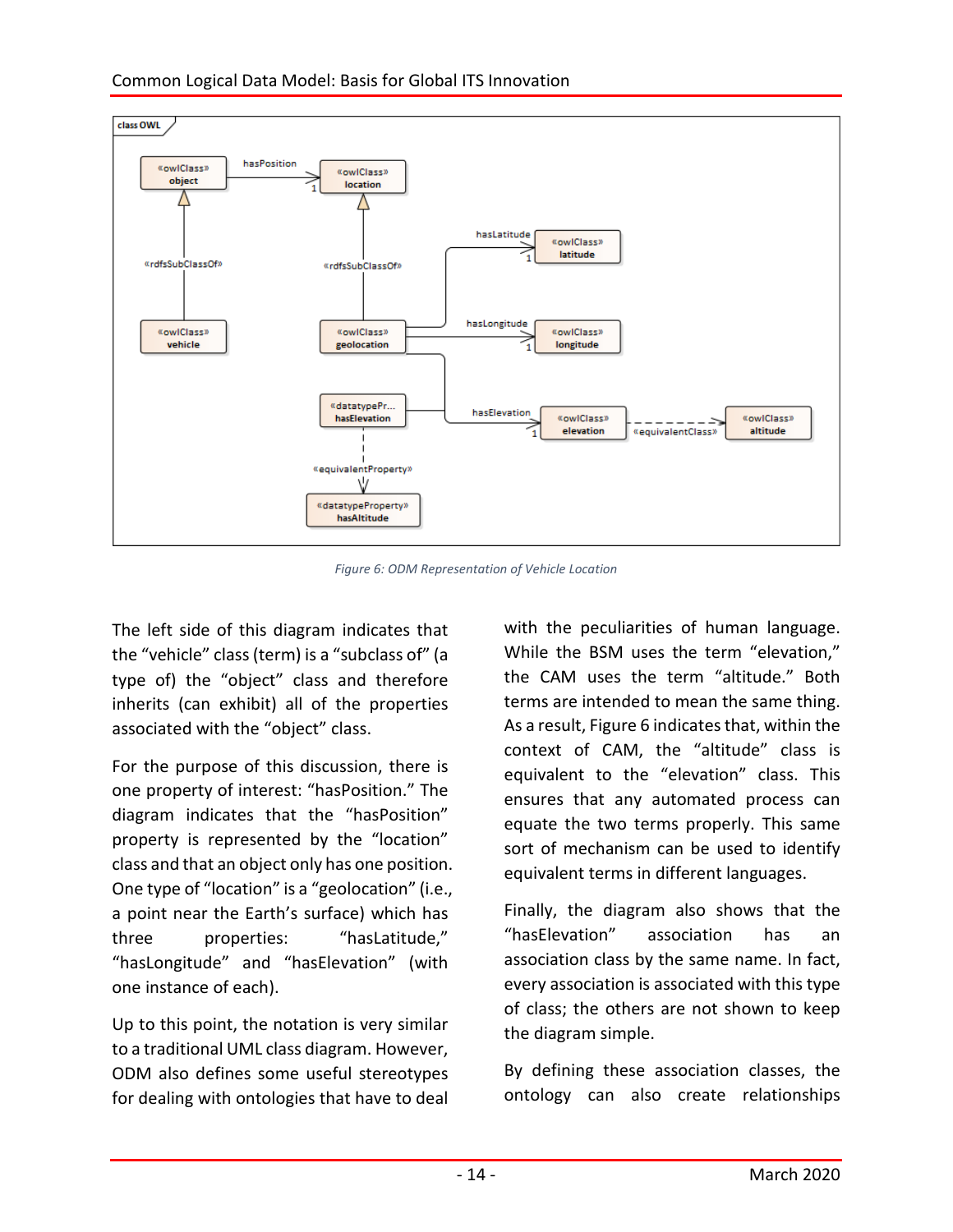among associations, just as we have shown relationships among classes. While this may seem unnecessary for this example, there are other cases where this can become quite useful. For example, by defining association classes, one could create a formal ontology that defines that one person can be the "wife" of another person and, if so, then the other person is the "husband" of the first. Further, both the "husband" and "wife" associations can be formally defined to be subclasses of the "spouse" property. A computer system equipped with this definition would then recognize that any husband can also be called a spouse.

The conceptual data model therefore becomes a central resource for deep learning in being able to interpret written text. But it falls short in providing a concise view of the information for defining future interfaces or for translating among existing physical data models. For that, we turn to the logical data model.

## *LOGICAL DATA MODEL*

The goal of the logical data model is to provide a "Rosetta Stone" for the industry. It allows data implemented according to one data format (i.e., physical data model) to be transformed to any other data format by formalizing the transformation to a common data format.

By their nature, physical data models deal with constraints related to the environment that they are intended for. For example, physical data models for communication protocols often attempt to compress data to minimize the size of the data that has to be transmitted. Physical data models for databases often try to minimize the number

of tables that have to be managed. The logical data model escapes these types of constraints and should be designed to reflect real world artifacts as closely as possible.

The logical data model reflects the conceptual data model as closely as possible. However, whereas the conceptual data model will define equivalent terms and other artifacts that are important to capture for human discussions, the logical data model limits or omits this type of redundancy. In addition, the logical data model defines additional detail regarding the data including the units in which measurements are made and the level of privacy that should be associated with the data.

## Standardization Process

## *ACCESS TO THE MODEL*

One of the challenges of producing a model that is intended to represent and be used by the entire industry is that it must be readily available to receive inputs from a massive stakeholder community. This necessarily requires that the community:

- Is able to readily access the model
- Is able to readily provide input to the model

Typically, SDOs charge fees for one or both of these functions. For example, ISO offers free participation in the development of standards but charges for access to the resulting standards. OMG charges membership fees for contributing to the standards development but offers the end product to the community for free. The IETF allows for free contributions and free access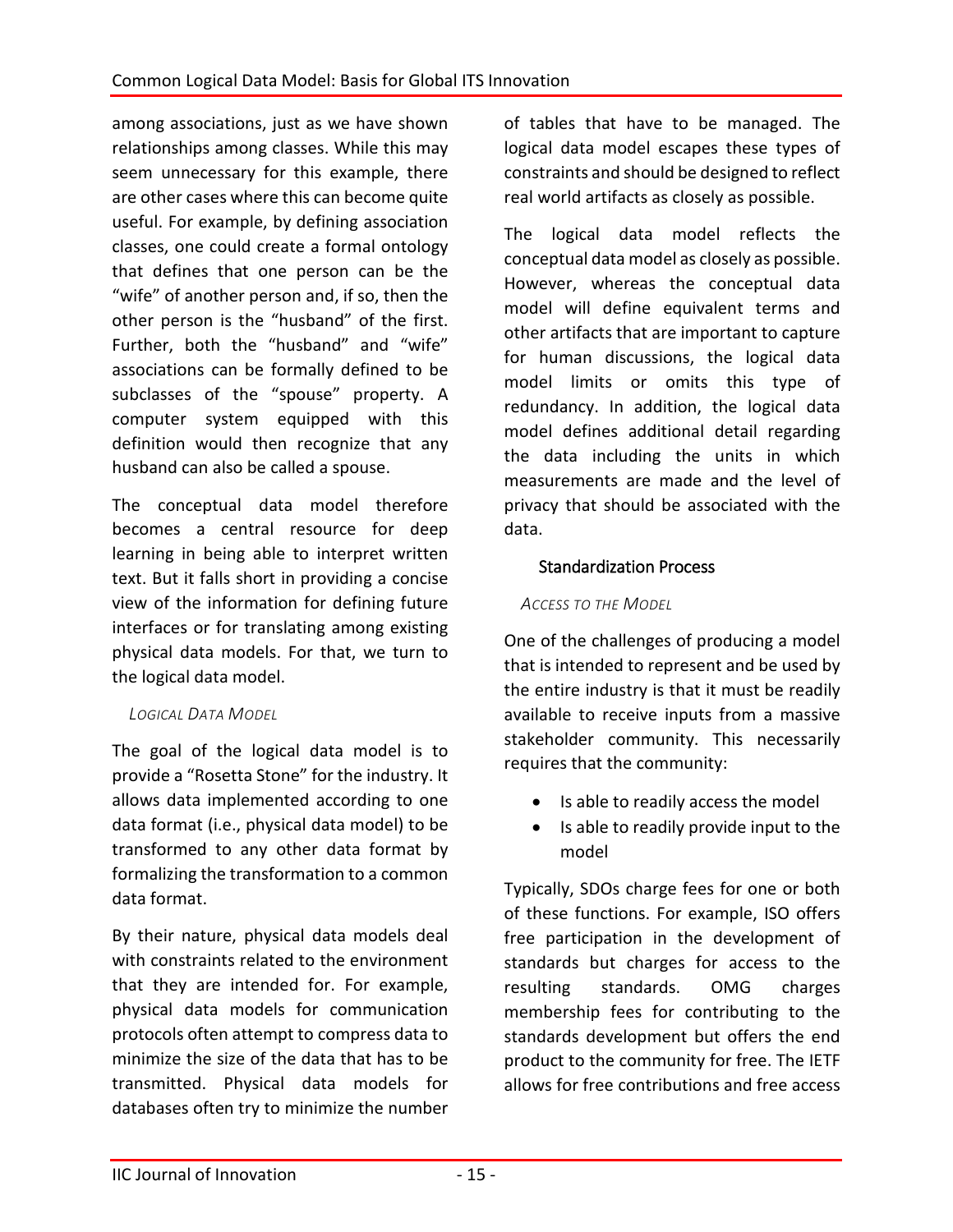but charges for attendance at conferences where many decisions are made. The bottom line is that there is an administrative cost to managing the standards development process, and money has to come from somewhere to make this happen.

However, there are some limited exceptions to this model as follows:

- While ISO charges for its standards, it does publish terms and definitions online for free at <https://www.iso.org/obp> while still allowing for free participation in developing such standards. [40](#page-15-0)
- Some online tools (i.e., Github) offer free accounts to not-for-profit entities, and some (mostly) informal groups<sup>2[8,29](#page-3-27)</sup> have adopted the use of such tools as a way to minimize administrative costs to the point where free participation in the development of a standard and free distribution of the standard is possible.

ISO/TC 204 is in the process of combining these two exception conditions to gain the benefit of an official ISO deliverable under a free and open process. It is already developing an ITS vocabulary (ISO 14812) using a public Github project (found at [https://github.com/ISO-TC204/iso14812\)](https://github.com/ISO-TC204/iso14812). [41](#page-15-1) As this is still under development, most of the content is currently under the development branch of the model; but this allows a completely open and transparent

process to develop the vocabulary which is essentially the conceptual data model discussed above.

ISO/TC 204 is also in the process of working with ISO central to start a parallel project for the logical data model on the basis that a logical data model is still essentially a vocabulary document, just one that is primarily intended for computer programming rather than for human language.

### *MODEL FORMATS*

The expectation is that, once approved, the logical data model will be established under the same Github account [\(https://github.com/ISO-TC204/\)](https://github.com/ISO-TC204/) with its own project identifier and use the same basic process being used for the current ISO 14812 project. This project uses Sparx Enterprise Architect as the main development tool for developing and diagramming the model. This content is then uploaded to Github in the following formats:

- Native EAP file: This is the native format for Sparx Enterprise Architect.
- XMI file: This is the major open format for exchanging UML models across different software tools. This is generated directly from the model using a built-in software feature.
- XML file: This is a simple XML file that lists each term with its different attributes; it is primarily intended to serve as an easy way for a human

<span id="page-15-0"></span><sup>40</sup> ISO Online Browsing Platform[, https://www.iso.org/obp](https://www.iso.org/obp)

<span id="page-15-1"></span><sup>41</sup> ISO 14812 Intelligent Transport Systems – Vocabulary development platform.<https://github.com/ISO-TC204/iso14812>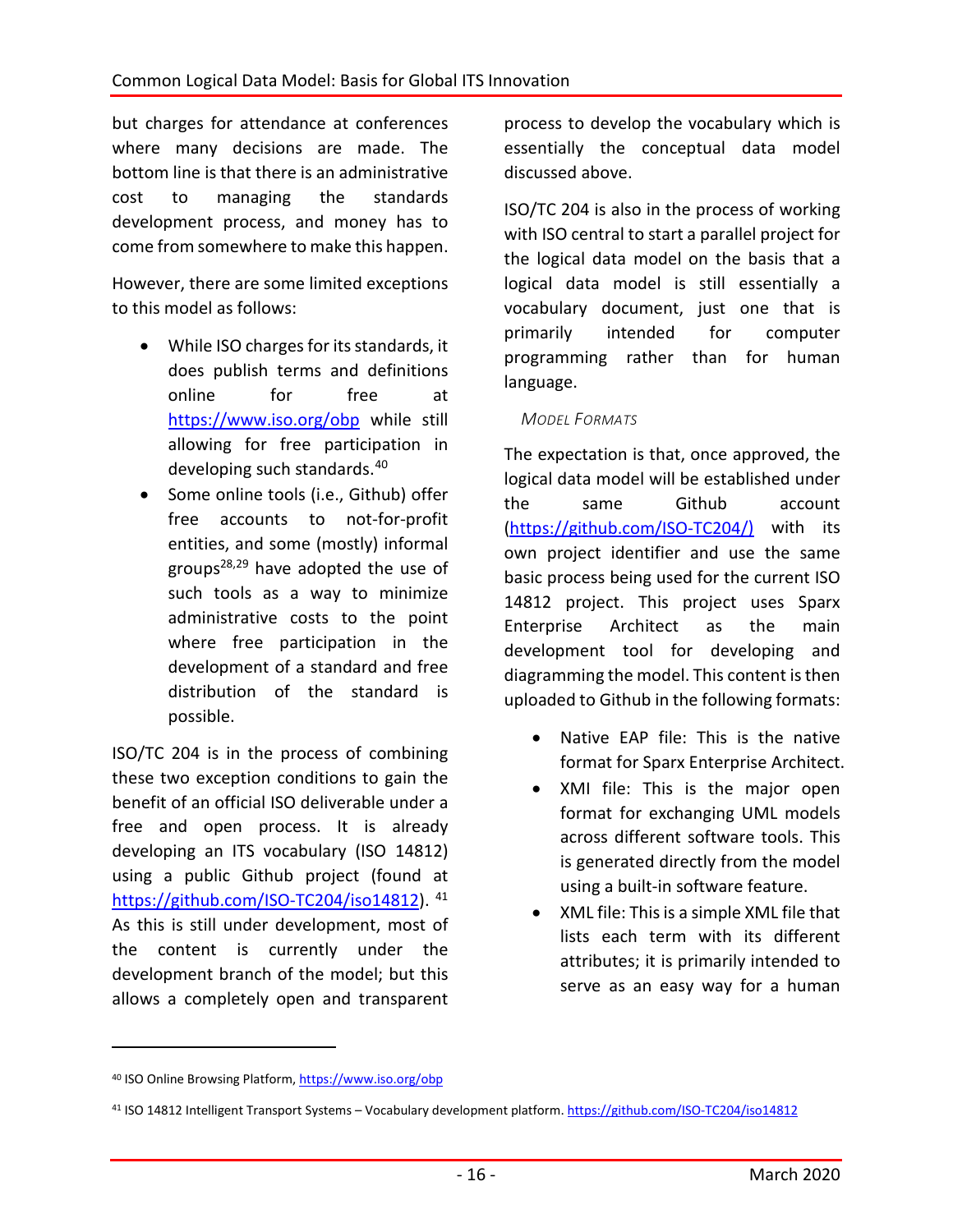user to compare two versions of the project using any off-the-shelf ASCII file comparison tool. This is generated directly from the model using the custom scripting language provided by the software.

• Website: This is the interactive website that can be accessed at [https://iso](https://iso-tc204.github.io/iso14812/development/)[tc204.github.io/iso14812/developm](https://iso-tc204.github.io/iso14812/development/) [ent/](https://iso-tc204.github.io/iso14812/development/) and allows users to interact with the model online without any special software tools. It is generated directly from the software tool with minor customizations.

Finally, a secondary toolset exists that allows the development team to generate the standard in ISO format for final approval, but this is not distributed for free.

The goal is to ensure the model content is readily accessible by the community; it is provided in multiple formats to ensure that users are able to access the content in a manner that meets their needs.

#### *STANDARDIZATION PROCEDURES*

The hybrid approach allows industry experts to easily submit comments while ensuring a high-quality end product that is worthy of global recognition as an ISO document.

To obtain the ISO logo, the drafts still follow the normal ISO procedures for approval. This means that formal ISO documents are prepared and balloted through the normal ballot process. ISO national experts can comment on the document at multiple stages during this process, as normal. However, the Github site is also used to gather comments from the community and

are fed into working group (WG) discussions. This allows any ITS expert to easily submit comments without having to navigate the sometimes confusing web of hierarchy to be recognized as a national expert. Once submitted, comments are discussed within the WG by national experts from participating member countries. To further minimize barriers, WG discussions rely heavily on web-conferences. While there are typically two in-person meetings per year, these typically offer a web conference connection as well.

The end result is that users from around the world have easy access to provide input and to gain access to the end product.

## Standardization Challenges

The process is only part of the problem though. Many have expressed concerns whether it is possible to reach global consensus across all ITS domains for all aspects of a data model. In many cases, the need for simplicity of some data within some systems seems to be in direct conflict with the need for data precision in other systems.

There are three major factors that we believe will be useful for developing useful output in a timely manner:

- Emphasize the distinction between physical, logical and conceptual data models; and only focus on the latter two
- Focus on low-hanging fruit
- Produce interim products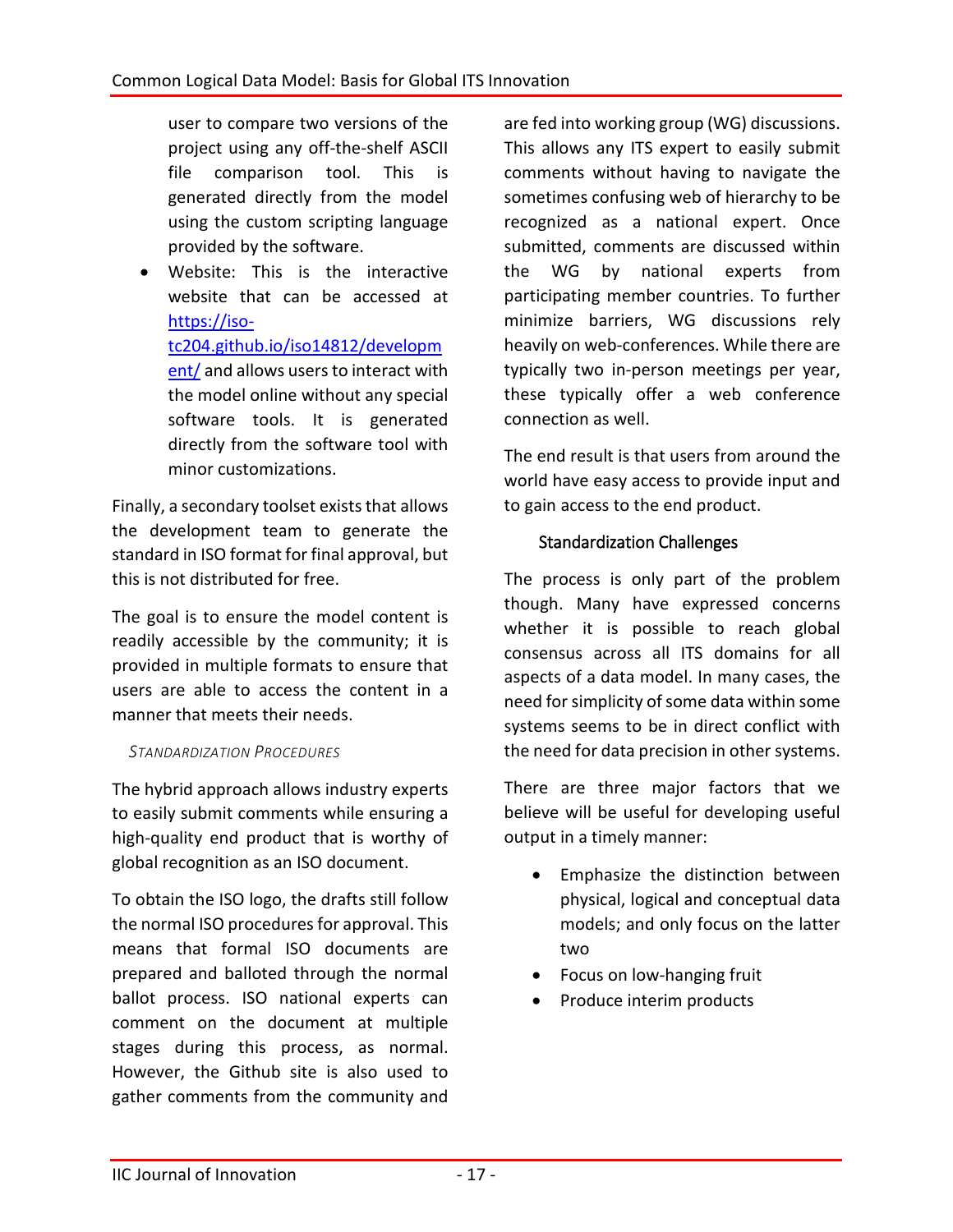## *FOCUS ON LOGICAL AND CONCEPTUAL DATA MODELS*

Standardizing on physical data models requires a complete interoperable specification. This is often challenging because in many cases, stakeholders have already developed a solution that they need to migrate to the new solution. These discussions can become quite contentious as different stakeholders debate the merits of various proposals and consider the costs for converting their own systems.

Conceptual data models avoid this discussion completely. They only need to define what terms mean and how terms relate to one another while allowing for synonyms with various levels of similarity. The only real debate point is in the real meaning of terms within different communities; but even here, the meaning of terms can be scoped to specific contexts when needed (although it is highly desirable to standardize as much as possible).

Logical data models begin to define preferred units of data and factors to ensure that data can be semantically understood but do not define how data is exchanged. For example, the conceptual model might define that a vehicle has a location that identifies the point-of-reference on the vehicle, but it does not have to define where the point of reference is or the units used to express this location. The logical data model would extend the definition by designating the point of reference on the vehicle and the units used to express the location but would not define how this information is transmitted. The physical data model would define how the data is transmitted.

As long as a system is able to transform data conforming to a physical data model into the format defined by the logical data model, agreement can be reached fairly quickly. This is even true if the transformation results in a loss of accuracy as long as the logical data model is able to represent the resultant accuracy (which is generally needed anyway). The result is that agreement on a logical model is often much easier because the only systems that need to perform this transformation are those that have a need to span multiple physical data model standards—and for that subset of systems, having a common reference is better than dealing with each physical model separately.

## *FOCUS ON LOW-HANGING FRUIT*

Another benefit of focusing on the conceptual and logical data models is that they do not need to be completely defined for a benefit to be provided to the community. As a simple example, the industry frequently reports geographic locations using latitude and longitude reported in tenths of microdegrees. This is often but not always based on the WGS-84 coordinate system and accompanied with an elevation reported in decimeters or centimeters.

This should be easy to address within the logical data model. There are known ways to translate locations among different coordinate systems (as long as timestamps are known for the data and recognizing some loss of accuracy). The logical data model would therefore need to allow for identifying the coordinate system used, the timestamp on the data and the accuracy of the source data; it would then support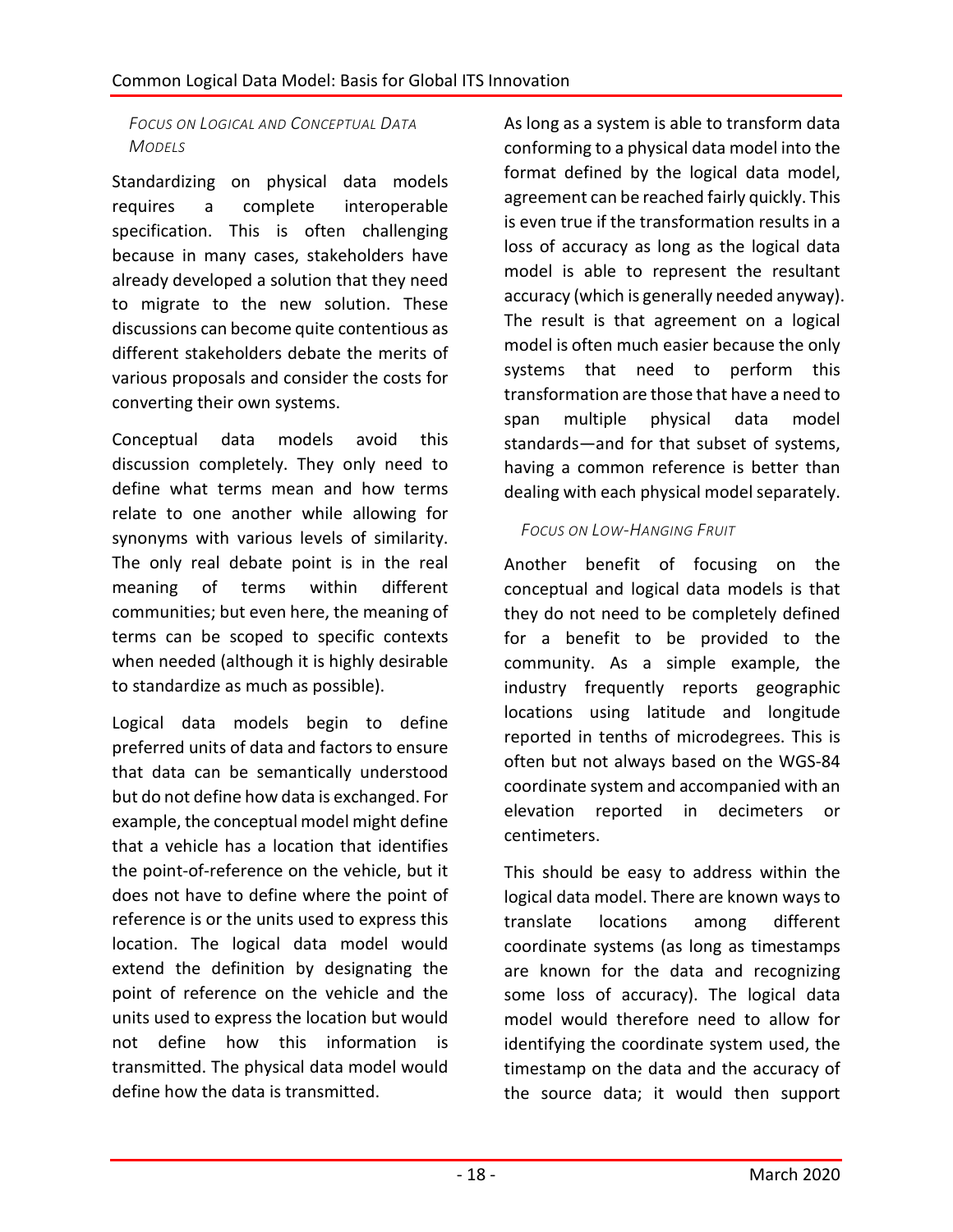microdegrees for latitude and longitude and centimeters for elevation (when the source data is provided in decimeters, it would be reflected in reduced accuracy).

Documenting the preferred format for reporting geographic locations is useful, even if preferred formats for other data are not defined. It allows new standardization (or even integration) efforts to adopt the formats and thereby minimize transformations where they are not needed. It also allows physical data models to document exactly how to transform data from its format into the common format. Finally, it should be recognized that not all data defined in one physical interface will be needed across a different link—so each piece of data that can be addressed in a logical data model is advantageous for the industry, even if we do not address all data defined in any physical standard. Recognizing this will allow the standards community to focus its efforts where agreement can be reached easily rather than trying to address every detail. The result should be a useful standard in a timely manner—even if it does not solve every problem in the industry.

## *PRODUCE INTERIM PRODUCTS*

It is also important to realize that the domain of ITS data is massive. Even if we limit discussions to the low-hanging fruit, developing an all-encompassing logical data model for ITS would likely take decades; in the meantime, industry changes. The development effort must be responsive to the community and provide periodic updates of an interim product. This is the same approach that we are currently using

on the ISO 14812 (ITS Vocabulary) document. The first version of this is currently going through an approval process even though we are likely to refine some of the contents, and the document only addresses 300 terms out of the more than 2,000 being used in the industry. The key is that we envision the development effort to continue after this release and recognize that the document may take a decade or more to complete.

## **WAY FORWARD**

Although many SDOs have been interested in standardizing data sharing mechanisms for some time, the progress has been limited due to the tremendous amount of collaboration efforts required by all the stakeholders. Quite often, these efforts would start with an interest in standardizing one area such as "Digital Maps" and ambitiously pursue that topic only to discover that there are many more use cases and user needs than originally envisioned. The initiators of the project then determine that it becomes very cumbersome to address all scenarios and satisfy all the user needs within budgetary constraints. In the end, the initiator of the project determines that it is easier and more economically viable to either standardize in a smaller group or for the initiator to retain rights to the design and release it to others as needed.

In order to break this "norm," it is better that organizations like the IIC jointly work with an SDO such as ISO to get the ball rolling.

Automotive applications, ranging from peripheral detection for safety (lane change warning) and ADAS to Autonomous Vehicles